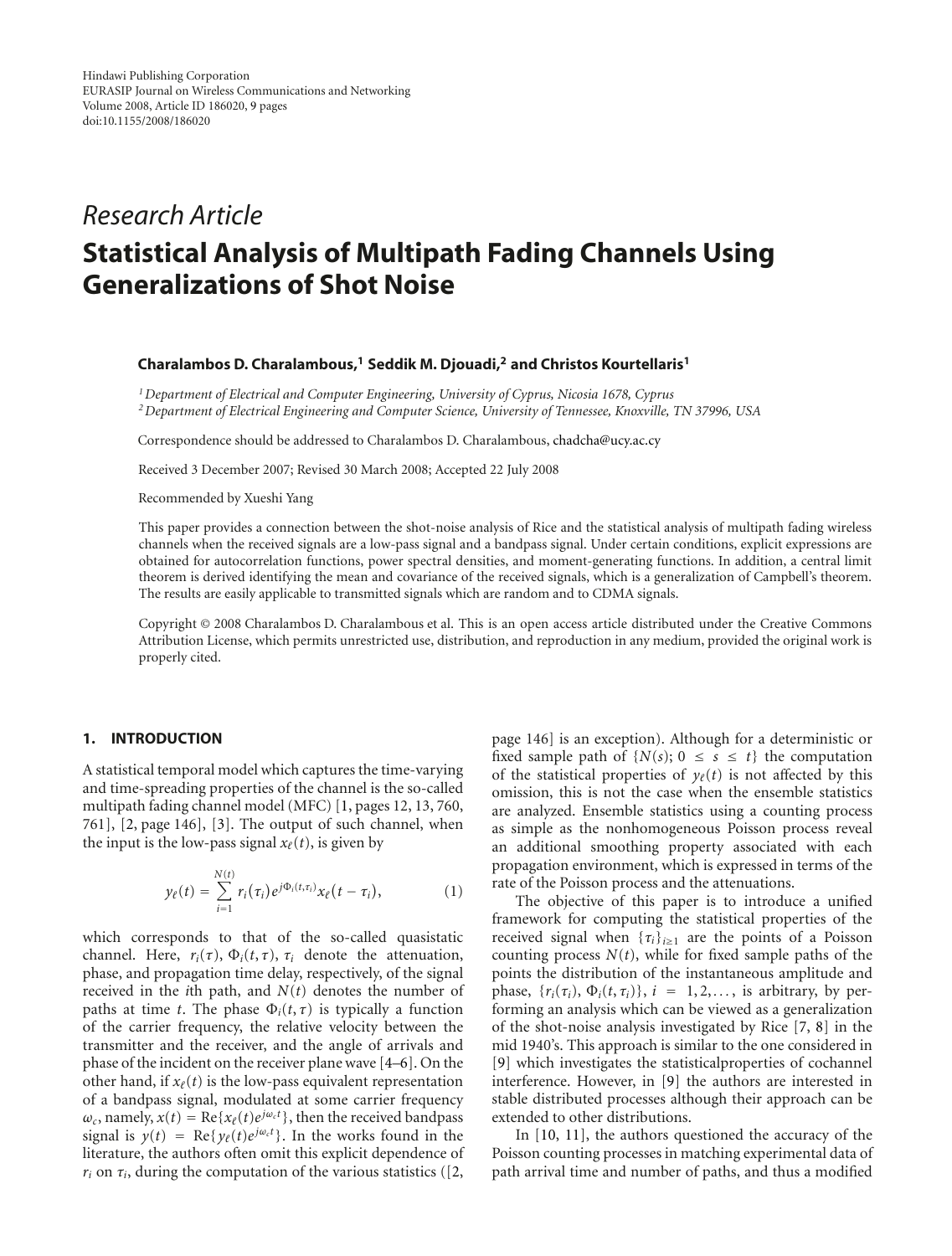Poisson process is introduced, the so-called  $\Delta - K$  model. However, the failure of the Poisson process to model path arrival times does not imply that the Poisson model will also be inappropriate when considered as part of (1) to study the statistics of the received signal. In this paper, we show that when the Poisson counting process is included in (1), then various existing properties of MFCs, such as the power delay profile, the Doppler spread, and the Gaussianity of the channel, are predicted. Due to its simplicity, the Poisson counting process is the most natural process to start the analysis with. It can form the core for subsequent generalizations in which the rate of the counting process is random. The validity of the Poisson counting process is illustrated through subsequent calculations of second-order statistics of  $y_{\ell}(t)$  and  $y(t)$ , their power spectrum densities, and their moment-generating functions, which reveals that when the rate of the Poisson process is sufficiently high, the received signal is normally distributed with mean and covariance functions being identified. On the other hand, when the rate of the Poisson process is low, the received signal can no longer be assumed as normally distributed. In the latter case, the probability that the individual paths overlap is negligible, while in the former case this probability is quite high.

The above analysis is important when designing specific receivers as follows. Assume that (1) represents the baseband received signal which is corrupted by additive white Gaussian noise. A well-known optimal receiver is the matched filter, which maximizes the output signal-to-noise ratio [1]. The implementation of the matched filter requires the knowledge of the power spectral density of (1), which is computed in the paper. Moreover, in many applications such as filter design and interference analysis, it is important to know the precise joint distribution of the processes  $({y_l(t)}_{t\ge0}, {y(t)}_{t\ge0}).$ This joint distribution is also computed when  $\{y_l(t)\}_{t>0}$ ,  ${y(t)}_{t>0}$  are Gaussian distributed. Moreover, the results of the paper when combined with [9] can be used to analyze interference statistics of multipath fading channels.

The paper is organized as follows. Section 2 discusses correlation properties and relations to known statistical properties of  $y_{\ell}(t)$  and  $y(t)$ . Section 3 presents several power spectral densities of  $y_{\ell}(t)$  and  $y(t)$  for any information signal. Section 4 establishes central limit theorems which imply Gaussianity of  $y_{\ell}(t)$  and  $y(t)$ .

*Notation 1.*  $\mathbb{N}_+$  denotes the set of positive integers; *E* will denote the expectation operator;  $|c|^2 \triangleq c^* c$ , where  $c \in$ C is complex and "*-*" denotes complex conjugation. For  $\mathcal{T} \in \mathcal{L}(\mathcal{C}^m; \mathcal{C}^n)$ , a linear operator  $\mathcal{T}^{\dagger}$  denotes Hermitian conjugation. For  $\rho \in \mathbb{C}^n$ , where  $\rho_{R_i} \triangleq \text{Re}(\rho_i)$  and  $\rho_{I_i} \triangleq \text{Im}(\rho_i), 1 \leq i \leq n$ , denote the real and imaginary components of *ρ*, respectively. The complex derivatives with respect to  $\rho$  and  $\rho^*$  are defined in terms of real derivatives  $\partial/\partial \rho_i \stackrel{\Delta}{=} (\partial/\partial \rho_{R_i} - j(\partial/\partial \rho_{I_i}))/2, \partial/\partial \rho_i^*$ Δ = (*∂/∂ρRi* + *j*( $\partial/\partial \rho$ <sub>*Ii*</sub></sub>))/2, 1 ≤ *i* ≤ *n*. For *f*, *g* real- or complex-valued functions, *f* ∗*g* denotes convolution operation of *f* with *g*, and  $\mathcal{F}_{\tau} \{ f \}$  denotes Fourier transform (FT).

## **2. MEAN, VARIANCE, AND CORRELATION**

Let  $(\Omega, \mathcal{A}, P)$  be a complete probability space equipped with filtration  $\{A_t\}_{t\geq0}$  and finite-time  $[0, T_s]$ ,  $T_s < \infty$ , on which the following random variables are defined:  $r_i : \Omega^r \times \Omega^{\tau} \to \mathfrak{R}$ ,  $\phi_i$  :  $\Omega^{\phi} \to \Re, \tau_i$  :  $\Omega^{\tau} \to \Re, \omega_{d_i}$  :  $\Omega^{\omega_d} \to \Re, N$  :  $[0, T_s) \times$  $\Omega \rightarrow \mathbb{N}_+$ ,  $\mathbf{m}_i(\tau_i) \triangleq (r_i(\tau_i), \phi_i, \omega_{d_i})$ . This paper investigates the statistical properties of a noncausal version of (1), namely,

$$
y_{\ell}(t) = \sum_{i=1}^{N(T_s)} r_i(\tau_i) e^{j\phi_i} e^{-j(\omega_c + \omega_{d_i})\tau_i + j\omega_{d_i}t} x_{\ell}(t - \tau_i)
$$
  

$$
\triangleq \sum_{i=1}^{N(T_s)} h_{\ell}(t, \tau_i; \mathbf{m}_i(\tau_i)),
$$
 (2)

where  $0 \le t \le T_s$  and its bandpass representation is

$$
y(t) = \text{Re}\left\{\left[\sum_{i=1}^{N(T_s)} r_i(\tau_i)e^{j\phi_i}e^{-j(\omega_c + \omega_{d_i})\tau_i + j\omega_{d_i}t}\mathbf{x}_{\ell}(t-\tau_i)\right]e^{j\omega_c t}\right\}
$$
  

$$
\stackrel{\Delta}{=} \text{Re}\left\{\sum_{i=1}^{N(T_s)} h(t,\tau_i;\mathbf{m}_i(\tau_i))e^{j\omega_c t}\right\}
$$
  

$$
= \text{Re}\left\{\sum_{i=1}^{N(T_s)} h(t-\tau_i;\mathbf{m}_i(\tau_i))e^{j\omega_c t}\right\},
$$
 (3)

 $\text{in which } h_{\ell}(t, \tau_i; \mathbf{m}_i(\tau_i)) = r_i(\tau_i) e^{j\phi_i} e^{-j\omega_c \tau_i + j\omega_{d_i}(t - \tau_i)} x_{\ell}(t - \tau_i),$  $h(t, \tau_i; \mathbf{m}_i(\tau_i)) = r_i(\tau_i)x(t - \tau_i), x(t) = \text{Re}\{x_{\ell}(t)e^{j(\omega_c t + \omega_{d_i} t + \phi_i)}\},$ *r<sub>i</sub>* is the attenuation,  $τ_i$  is the time delay,  $φ_i$  is the phase,  $\omega_{d_i}$  is the Doppler spread of the *i*th path, and  $\omega_c$  is the carrier frequency. For fixed  $\tau_i = \tau$ , the dependence of the attenuations  $\{r_i(\tau)\}_{i>1}$  on  $\tau$  implies that the attenuations are random variables. Notice that each occurrence time  $\tau_i$  is associated with  $\mathbf{m}_i(\tau_i) = (r_i(\tau_i), \phi_i, \omega_{d_i})$ , and  $h(t, \tau_i; \mathbf{m}_i(\tau_i))$ (or  $h_{\ell}(t, \tau_i; \mathbf{m}_i(\tau_i))$  may be viewed as the impulse response at time *t* due to the occurrence of  $\tau_i$ . In the preliminary calculations, it is assumed that for a fixed occurrence time  $\tau_i = \tau$ ,  $\{h_\ell(t; \tau; \mathbf{m}_i(\tau)\}_{t \geq 0}$  and  $\{h(t; \tau; \mathbf{m}_i(\tau)\}_{t \geq 0}, i = 1, 2, \ldots,$ are independent of the counting process  $N(T_s)$ . However, in obtaining explicit expressions, we will often make the following assumption.

*Assumption 1.* Let  $\{\lambda_T(s) \triangleq \lambda \times \lambda_c(s); 0 \leq s \leq t\}$  denote the nonnegative and nonrandom rate of the counting process  ${N(s)}$ ;  $0 \le s \le t$ , where  $\lambda$  is constant and nonrandom and  $\lambda_c(t)$  is a time-varying nonrandom function. For fixed  $\tau_i$  = *τ*, the random processes  $\{h(t, \tau; \mathbf{m}_i(\tau)\}_{t>0}$  (resp.,  ${h_{\ell}(t, \tau; \mathbf{m}_i(\tau))}_{t \geq 0}, i = 1, 2, 3, \ldots$ , are mutually independent and identically distributed, having the same distribution as  ${h(t, \tau; \mathbf{m}(\tau))}_{t \ge 0}$  (resp.,  ${h_{\ell}(t, \tau; \mathbf{m}(\tau))}_{t \ge 0}$ ), and are also independent of  $\{N(s); 0 \le s \le t\}.$ 

Assumption 1 is invoked only when seeking closed-form expressions for various statistics. We note that when *λ* is a random variable, most of the subsequent results of this note remain valid provided that we include an extra integration with respect to the density of *λ*. Such generalizations do not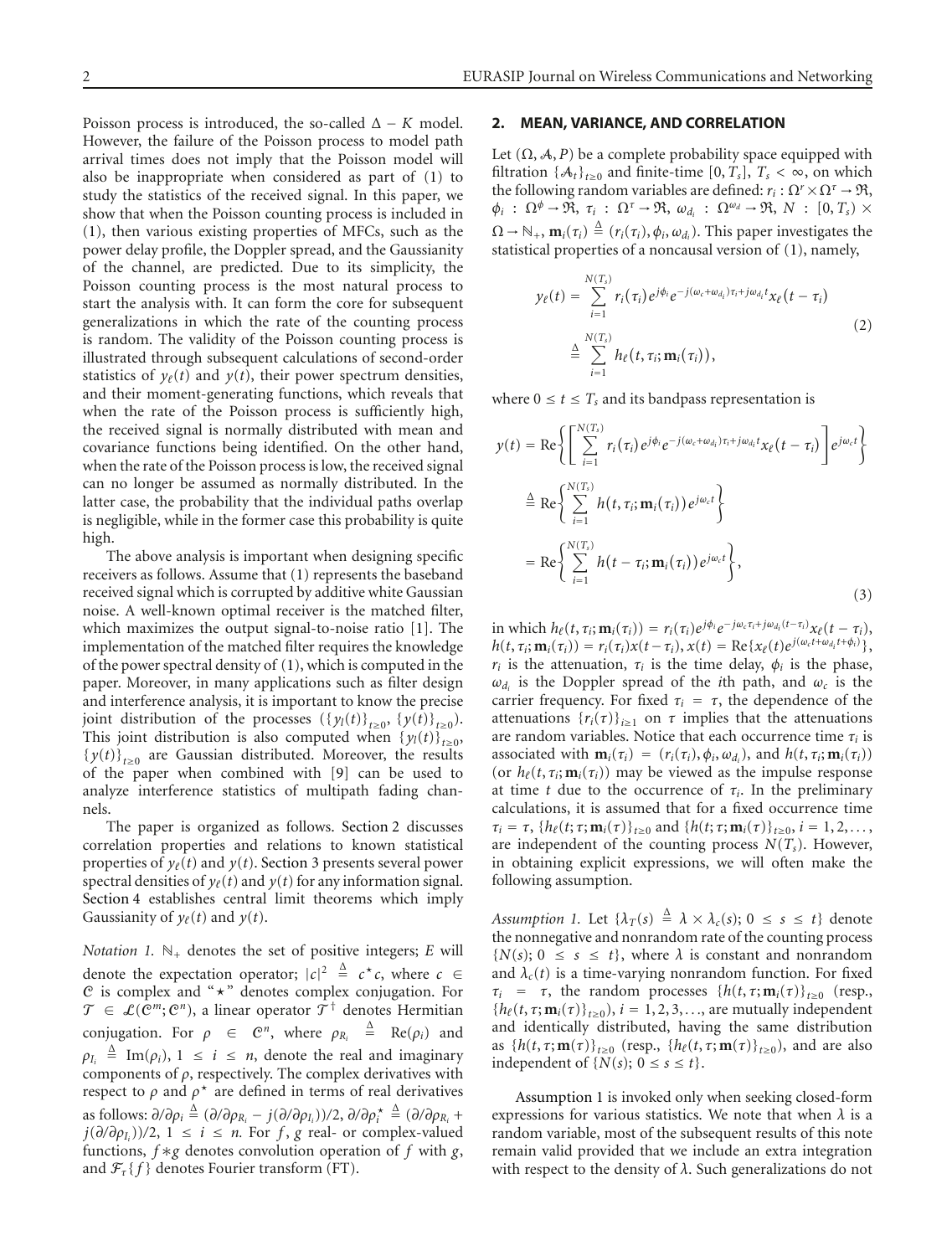suffer from the orderliness and the independent increment properties of the Poisson counting process; however, the analysis is more complicated and should be discussed elsewhere.

#### *Mean and variance*

The mean (expected value) and the variance of the received complex signal  $y_{\ell}(t)$  are, respectively, defined by  $\overline{y_{\ell}}(t) \stackrel{\Delta}{=}$  $E[\sum_{i=1}^{N(T_s)} h_{\ell}(t, \tau_i; \mathbf{m}_i(\tau_i))]$  and  $Var(y_{\ell}(t)) \triangleq E[y_{\ell}^*(t)y_{\ell}(t)]$  $y_{\ell}^{\star}(t) \overline{y_{\ell}}(t)$ , where  $E[\cdot]$  denotes expectation with respect to the joint density of  $\{\mathbf{m}_i(\tau_i), N(T_s), \tau_i\}_{i>1}$ . Suppose that  $\{N(s); 0 \le s \le T_s\}$  is Poisson with rate  $\lambda_T(t) \ge 0$ , for all  $t \in [0, T_s]$ . Under the assumption that  ${\{\mathbf{m}_i(\tau)\}}_{i \geq 1}$  are independent of  $N(T_s)$  and conditioning on  $N(T_s) = k$ , the delay times  $\{\tau_i\}_{i=1}^k$  are independent identically distributed with density  $f(t) = \lambda_T(t)/\int_0^{T_s} \lambda_T(t)dt$ ,  $0 \le t \le T_s$ (see [12]). Hence,  $\overline{y_{\ell,k}(t)} \triangleq E[\sum_{i=1}^{N(T_s)} h_{\ell}(t, \tau_i; \mathbf{m}_i(\tau_i))$  |  $N(T_s) = k$ ] =  $\sum_{i=1}^{k} \int_{0}^{T_s} f(\tau) E[h_{\ell}(t, \tau; \mathbf{m}_i(\tau))] d\tau$ . Clearly, if the number of paths during  $[0, T_s]$  is known,  $\overline{y_{\ell,k}}(t)$  gives the average received instantaneous signal. However, this is usually unknown unless one sounds the channel assuming a low noise level; its ensemble average is obtained from  $E[y_{\ell}(t)] = \sum_{k=1}^{\infty} \overline{y_{\ell,k}}(t) \text{Prob}\{N(T_s) = k\}.$  Similarly, we compute  $E[|y_{\ell}(t)|^2] = \sum_{k=1}^{\infty} \overline{y_{\ell,k}}^2(t) \text{Prob}\{N(T_s) = k\}$  and the variance, where

$$
\overline{y_{\ell,k}^2}(t) \triangleq E[y_\ell^2(t) | N(T_s) = k]
$$
\n
$$
= \sum_{i=1}^k \int_0^{T_s} f(\tau) E[ |h_\ell(t, \tau; \mathbf{m}_i(\tau))|^2 ] d\tau
$$
\n
$$
+ \sum_{\substack{i,j=1 \ i \neq j}}^k \int_0^{T_s} f(\tau_i) d\tau_j \int_0^{T_s} f(\tau_j) d\tau_j
$$
\n
$$
\times E[h_\ell^*(t, \tau_i; \mathbf{m}_i(\tau_i)) h_\ell(t, \tau_j; \mathbf{m}_j(\tau_j)) ],
$$
\n(4)

 $Var(y_\ell(t))$ 

$$
= \sum_{k=1}^{\infty} \overline{y_{\ell,k}^2}(t) \operatorname{Prob}(N(T_s) = k) - (\overline{y_{\ell}}(t))^2
$$
  
\n
$$
= \sum_{k=1}^{\infty} \operatorname{Prob}(N(T_s) = k)
$$
  
\n
$$
\times \sum_{i=1}^{k} \left\{ \int_0^{T_s} f(\tau) E[r_i^2(\tau)] |x_{\ell}(t-\tau)|^2 d\tau - \left| \int_0^{T_s} f(\tau) E[r_i(\tau) e^{j\phi_i + j\omega_{d_i}(t-\tau) - j\omega_c \tau} x_{\ell}(t-\tau)] d\tau \right|^2 \right\},\
$$
  
\nif  $h(t, \tau; \mathbf{m}_i(\tau))$  is uncorrelated. (5)

In practice, there exists a finite *k* such that  $Prob(N(T_s) = n)$ is small for  $n \geq k$ ; in which case, the infinite series can be approximated by a finite series, and thus (4) and (5) can be computed. Alternatively, if the conditions of Assumption 1 are satisfied, which is sufficient to assume that  $\{r_i(\tau), \phi_i, \omega_d\}$ , for all  $i \in \mathbb{N}_+$ , are mutually independent and identically distributed, independently of the random process  $\{N(t)\}\ 0 \leq$  $s \leq T_s$ , then an explicit closed-form expression is given in the next lemma, which is a generalization of the shot-noise effect discussed by Rice in [7, 8].

**Lemma 1.** *Consider model* (2)*-*(3) *under Assumption 1. Then,*

$$
E[y_{\ell}(t)]
$$
\n
$$
= \int_{0}^{T_s} \lambda_T(\tau) E[h_{\ell}(t, \tau; \mathbf{m}(\tau))] d\tau
$$
\n
$$
= \int_{0}^{T_s} \lambda_T(\tau) E[r(\tau) e^{j\phi + j\omega_d(t-\tau)} e^{-j\omega_c \tau}] x_{\ell}(t-\tau) d\tau,
$$
\n
$$
Var(y_{\ell}(t)) = \int_{0}^{T_s} \lambda_T(\tau) E[ |h_{\ell}(t, \tau; \mathbf{m}(\tau))|^2 ] d\tau
$$
\n
$$
= \int_{0}^{T_s} \lambda_T(\tau) E[r^2(\tau)] |x_{\ell}(t-\tau)|^2 d\tau,
$$
\n(7)

*for*  $0 \le t \le T_s$ *.* 

*Remark 1.* Some observations concerning the results of Lemma 1 are now in order. These observations are important because they provide additional insight regarding the role of the rate of Poisson process in modeling quasistatic channels.

(1) Clearly, the rate of the Poisson process is an important parameter which shapes the statistics of the received signal, and therefore the multipath delay profile and the Doppler spread. It models the filtering properties of the propagation environment. If the arrival times of the different paths are known (information which is obtained by sounding the channel), then the rate of the Poisson process should be replaced by a linear combination of impulses. Thus, by setting  $\lambda_T(t) = \sum_{i=1}^N \lambda_i \delta(t - \tau_i)$ , we obtain

$$
\operatorname{Var}(y_{\ell}(t)) = \int_0^{T_s} \sum_{i=1}^N \lambda_i \delta(t - \tau_i) E[ |h_{\ell}(t, \tau; \mathbf{m})|^2 ] d\tau
$$
  

$$
= \sum_{i=1}^N \lambda_i E[r^2(\tau_i)] |x_{\ell}(t - \tau_i)|^2,
$$
 (8)

for  $0 \le t \le T_s$ , which is exactly what one would obtain if the arrival times of the multipath components are known.

(2) *Tapped delay channel.* Consider the tapped delay channel model, which corresponds to a frequency-selective channel with transmitted signal bandwidth *W* which is greater than the coherence bandwidth *B*<sub>coh</sub> of the channel, and  $W \gg B_{\rm coh}$ . In this case, the sampling theorem (see [1, pages 795–797]) leads to the tapped delay line model, where  $N = [(1/B_{\text{coh}})W] + 1, \tau_i = i/W, 1 \le i \le N$ , and *N* is the number of resolvable paths. This tapped delay model can be generated from the model presented using a Poisson process by choosing the rate of the Poisson process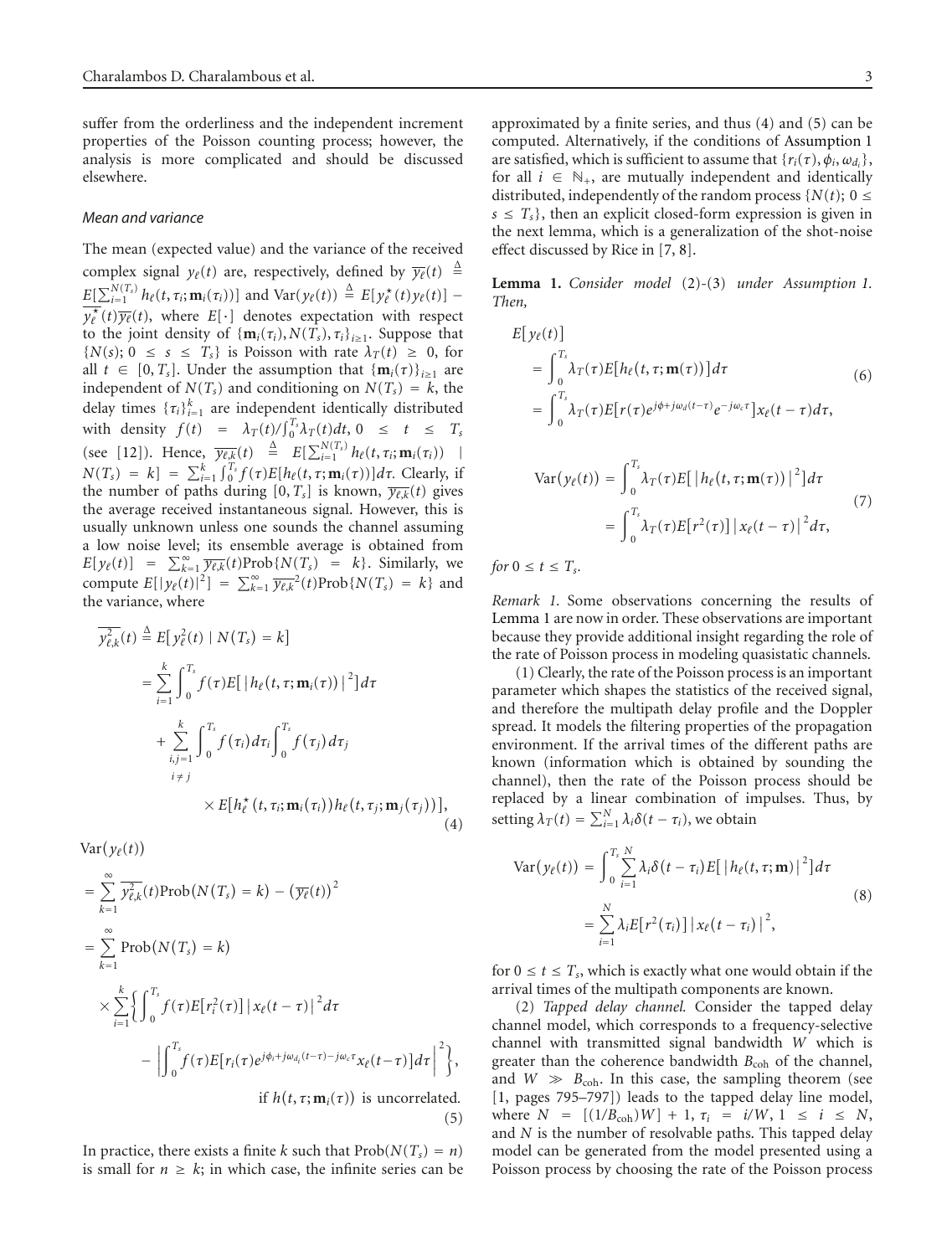so that most points are concentrated at  $\{i/W\}_{i\geq 1}$  (e.g., letting  $\lambda_T(t)$  be a series of mountains concentrated near *i/W*). That is, the orderliness effect of the Poisson process is mitigated because of the limitations of the equipment that is used to measure the received signal. In the next two statements, we present a comparison of the computation of the received power when the arrival times of the multipath components are known and when these are assumed to be the points of a homogeneous Poisson process.

(3) *Wideband transmission.* Consider the periodic transmission of a pulse  $x_{\ell}(t) = \pi(t)$  every  $T_s$  seconds, where  $\pi(t) = \sqrt{\overline{\tau}_m / T_c}$  if  $0 \le t \le T_c$  and  $\pi(t) = 0$  or, otherwise, where  $T_s \gg \overline{\tau}_m$ , with  $\overline{\tau}_m$  denoting the duration of the channel impulse response (e.g., excess delay of the channel).

Suppose that the low-pass received signal is

$$
y_{\ell,N}(t) = \sum_{i=1}^N r_i e^{j\phi_i} e^{-j(\omega_c + \omega_{d_i})\tau_i + j\omega_{d_i}t} \pi(t - \tau_i), \qquad (9)
$$

where *N*,  $\{\tau_i\}_{i=1}^N$ , is a realization of the Poisson process (e.g., known).

Then, the energy received over  $[0, \overline{\tau}_m]$  at some  $t_0 \in$  $[0, T_s]$  is defined by (see [2, pages 147–150])  $y_{\ell,N}(t_0) \triangleq$  $(1/\overline{\tau}_m) \int_0^{\overline{\tau}_m} y_{\ell,N}^{\star}(t) y_{\ell,N}(t) dt$ , which is the time average of the second moment of  $y_{\ell,N}(t)$  based on a single realization over the interval  $[0, \overline{\tau}_m]$ . Further, if the multipath components are assumed to be resolved by the probing signal  $\pi(t)$  (e.g.,  $|\tau_i - \tau_j| > T_c$ , for all  $i \neq j$ ), then

$$
|y_{\ell,N}(t_0)|^2 = \frac{1}{\overline{\tau}_m} \sum_{i=1}^N r_i^2(t_0) \int_0^{\overline{\tau}_m} \pi^2(t-\tau_i) dt = \sum_{i=1}^N r_i^2(t_0).
$$
\n(10)

The ensemble average power (due to a wideband signal transmission) is  $\mathcal{E}_{WB} = \sum_{i=1}^{N} E[r_i^2(t_0)] (= NE[r^2(t_0)]$  if  $r_i$  are i.i.d.). Our earlier equations calculate  $\varepsilon_{\text{WB}}$  using ensemble average. In particular,  $\varepsilon_{\rm WB}$  corresponds to

$$
\overline{y_{\ell,N}^2}(t) = \frac{1}{T_s} \sum_{i=1}^N \int_0^{T_s} E[r_i^2(\tau)] \pi^2(t-\tau) d\tau \approx \frac{\overline{\tau}_m}{T_s} \sum_{i=1}^N E[r_i^2(t)],
$$
\n(11)

which is obtained under the assumption that  $N(T_s) = N$ is fixed,  $\lambda_T(t) = \lambda$  is a constant, and  $E y_\ell(t) = 0$ . On the other hand, under the assumptions of Lemma 1, assuming constant rates  $\lambda_T(t) = \lambda$  and  $E y_\ell(t) = 0$ , we have from (7) that

$$
E[|y_{\ell}(t)|^{2}] = \lambda \int_{0}^{T_{s}} E[r^{2}(\tau)] \pi^{2}(t-\tau) d\tau
$$
  
\n
$$
= \lambda \overline{\tau}_{m} \sum_{i=1}^{N} E[r_{i}^{2}(t_{0})]
$$
  
\nif  $r(\tau) = \sum_{i=1}^{N} r_{i}(t_{0}) \delta(\tau - t_{0}), t_{0} \in [t - T_{c}, t],$  (12)

which is proportional to (10) and (11).

(4) *Narrowband transmission.* Consider next the transmission into the channel (9) of a continuous-wave signal,  $x_{\ell}(t) = 1$ . Then, the received power, given the realization of  ${N(t)$ ;  $0 \le t \le T_s$ , is

$$
\mathcal{P}_{CW} = E\left[\left|\sum_{i=1}^{N} r_i e^{j\phi_i} e^{-j(\omega_c + \omega_{d_i})\tau_i + j\omega_{d_i}t}\right|^2\right]
$$
  
\n
$$
= \sum_{i=1}^{N} E[r_i^2] + \sum_{\substack{i,m=1 \ i \neq m}}^{N} E[r_i r_m e^{j(\phi_i - \phi_m)} e^{-j[\omega_c(\tau_i - \tau_m) - (\omega_{d_i} \tau_i - \omega_{dm} \tau_m)]}]
$$
  
\n
$$
\times e^{j(\omega_{d_i} - \omega_{dm})t}.
$$
\n(13)

On the other hand, if  $N(T_s) = N$  and  $\lambda$  = constant, then by (4) letting  $x_{\ell}(t) = 1$  yields

$$
y_{\ell,N}^{2}(t) = \frac{1}{T_{s}} \int_{0}^{T_{s}} \sum_{i=1}^{N} E[r_{i}^{2}(\tau)] d\tau + \frac{1}{T_{s}^{2}} \int_{0}^{T_{s}} \sum_{\substack{i,m=1 \ i \neq m}}^{N} E[r_{i}(\tau_{i}) r_{m}(\tau_{m}) e^{j(\phi_{i} - \phi_{m})} \times e^{-j[\omega_{c}(\tau_{i} - \tau_{m}) - (\omega_{d_{i}} \tau_{i} - \omega_{dm} \tau_{m})]} e^{j(\omega_{d_{i}} - \omega_{dm}) t} d\tau_{i} d\tau_{m},
$$
\n(14)

which is proportional to (13). Clearly, the above comparisons indicate the consistency of the ensemble averages based on our model and analysis with respect to the analysis found in [2], even for the simple homogeneous Poisson process.

## *Correlation and covariance*

The correlation of  $y_{\ell}(t_1)$  and  $y_{\ell}(t_2)$  is  $R_{y_{\ell}}(t_1, t_2) =$  $\triangleq$  $E[y_{\ell}^{\star}(t_1)y_{\ell}(t_2)] = E[\sum_{i=1}^{N(T_s)}h_{\ell}^{\star}(t_1,\tau_i;\mathbf{m}_i(\tau_i))\sum_{i=1}^{N(T_s)}h_{\ell}(t_2,\tau_i;\mathbf{m}_i(\tau_i))]$ **], and the covariance is** 

$$
C_{y_{\ell}}(t_1, t_2)
$$
  
\n
$$
\stackrel{\Delta}{=} R_{y_{\ell}}(t_1, t_2) - E[y_{\ell}^*(t_1)]E[y_{\ell}(t_2)]
$$
  
\n
$$
= \sum_{k=1}^{\infty} R_{y_{\ell,k}}(t_1, t_2) \operatorname{Prob}(N(T_s) = k) - E[y_{\ell}^*(t_1)]E[y_{\ell}(t_2)],
$$
\n(15)

where

$$
R_{y_{\ell,k}}(t_1, t_2)
$$
\n
$$
\stackrel{\Delta}{=} E[y_{\ell,k}^*(t_1) y_{\ell,k}(t_2)]
$$
\n
$$
= E\left[\sum_{i=1}^k h_{\ell}^*(t_1, \tau_i; \mathbf{m}_i(\tau_i)) h_{\ell}(t_2, \tau_i; \mathbf{m}_i(\tau_i))\right]
$$
\n
$$
+ E\left[\sum_{\substack{i,j=1 \ i \neq j}}^k h_{\ell}^*(t_1, \tau_i; \mathbf{m}_i(\tau_i)) h_{\ell}(t_2, \tau_j; \mathbf{m}_j(\tau_j))\right]
$$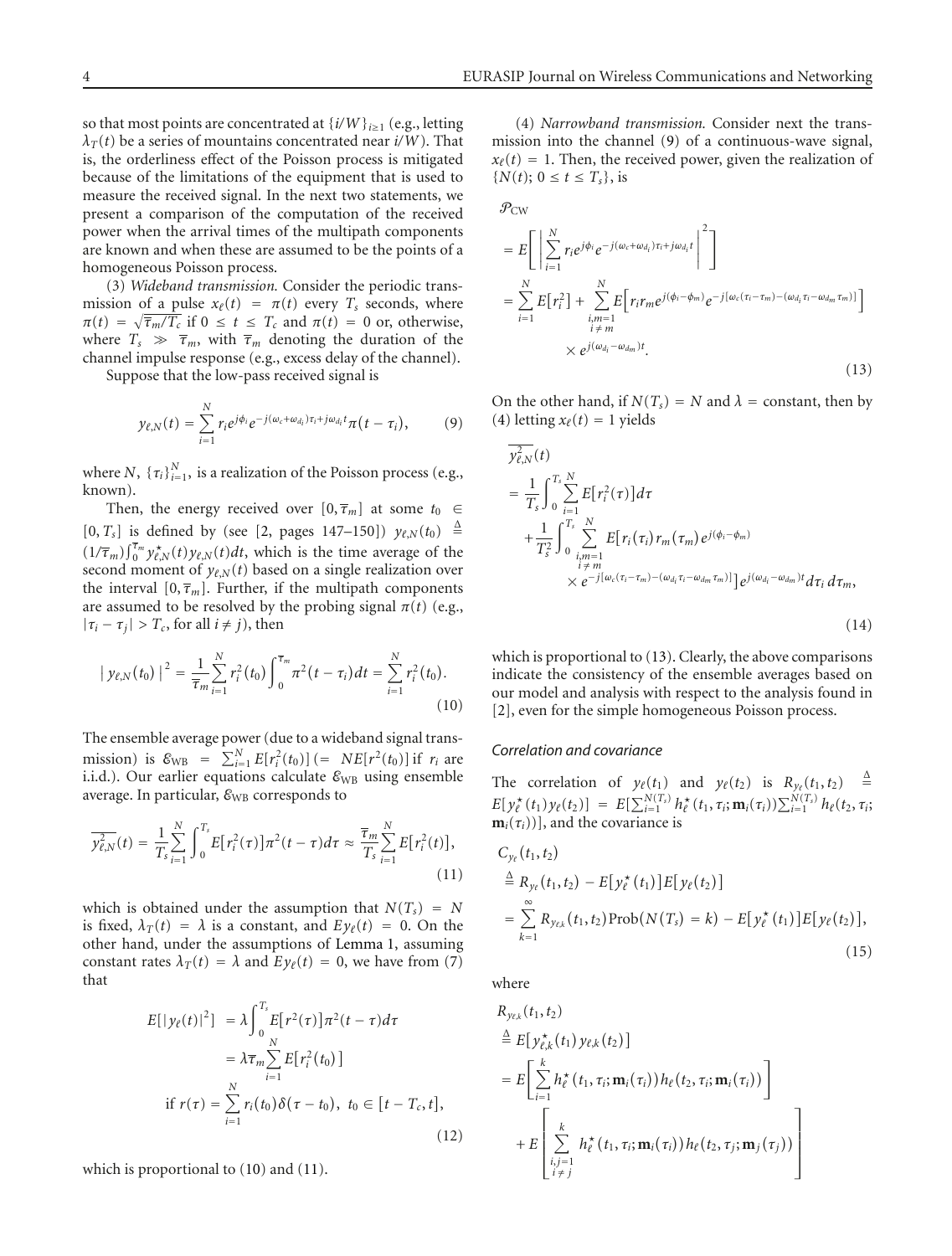$$
= \sum_{i=1}^{k} \frac{1}{\int_{0}^{T_{s}} \lambda_{T}(t)dt} \int_{0}^{T_{s}} \lambda_{T}(\tau)E[r_{i}^{2}(\tau)e^{j\omega_{d_{i}}(t_{2}-t_{1})}]
$$
  
\n
$$
\times x_{\ell}^{\star}(t_{1}-\tau)x_{\ell}(t_{2}-\tau)d\tau
$$
  
\n
$$
+ \sum_{\substack{i,m=1 \\ i \neq m}}^{k} \frac{1}{\int_{0}^{T_{s}} \lambda_{T}(t)dt} E\left[e^{-j(\phi_{i}-\phi_{m})}e^{-j(\omega_{d_{i}}t_{1}-\omega_{d_{m}}t_{2})}\right]
$$
  
\n
$$
\times \int_{0}^{T_{s}} \lambda_{T}(\tau)r_{i}(\tau)e^{j(\omega_{c}+\omega_{d_{i}})\tau}x_{\ell}^{\star}(t_{1}-\tau)d\tau
$$
  
\n
$$
\times \frac{1}{\int_{0}^{T_{s}} \lambda_{T}(t)dt} \int_{0}^{T_{s}} \lambda_{T}(\tau)r_{m}(\tau)e^{-j(\omega_{c}+\omega_{d_{m}})\tau}x_{\ell}^{\star}(t_{2}-\tau)d\tau \right].
$$
\n(16)

The above expression is further simplified by invoking Assumption 1.

**Lemma 2.** *Consider model* (2)*-*(3) *under Assumption 1. Then,*

$$
R_{y_{\ell}}(t_1, t_2)
$$
\n
$$
= \lambda \int_0^{T_s} \lambda_c(\tau) E[h_{\ell}^{\star}(t_1, \tau; \mathbf{m}(\tau)) h_{\ell}(t_2, \tau; \mathbf{m}(\tau))] d\tau
$$
\n
$$
+ \lambda \int_0^{T_s} \lambda_c(\tau) E[h_{\ell}^{\star}(t_1, \tau; \mathbf{m}(\tau))] d\tau
$$
\n
$$
\times \lambda \int_0^{T_s} \lambda_c(\tau) E[h_{\ell}(t_2, \tau; \mathbf{m}(\tau))] d\tau
$$
\n
$$
= \lambda \int_0^{T_s} \lambda_c(\tau) E[r^2(\tau) e^{j\omega_d(t_2 - t_1)}] x_{\ell}^{\star}(t_1 - \tau) x_{\ell}(t_2 - \tau) d\tau
$$
\n
$$
+ \lambda \int_0^{T_s} \lambda_c(\tau) e^{j\omega_c \tau} E[r(\tau) e^{-j\phi} e^{-j\omega_d(t_1 - \tau)}] x_{\ell}^{\star}(t_1 - \tau) d\tau
$$
\n
$$
\times \lambda \int_0^{T_s} \lambda_c(\tau) e^{-j\omega_c \tau} E[r(\tau) e^{j\phi} e^{j\omega_d(t_2 - \tau)}] x_{\ell}(t_2 - \tau) d\tau,
$$
\n
$$
0 \le t_1, t_2 \le T_s,
$$
\n(17)

$$
= \lambda \int_0^{T_s} \lambda_c(\tau) E[h_\ell^{\star}(t_1, \tau; \mathbf{m}(\tau)) h_\ell(t_2, \tau; \mathbf{m}(\tau))] d\tau
$$
  

$$
= \lambda \int_0^{T_s} \lambda_c(\tau) E[r^2(\tau) e^{j\omega_d(t_2 - t_1)}] x_\ell^{\star}(t_1 - \tau) x_\ell(t_2 - \tau) d\tau,
$$
  

$$
0 \le t_1, t_2 \le T_s.
$$
 (18)

*Proof.* Follow the derivation of Lemma 1.

*Remark 2.* Next we illustrate how the rate of Poisson process affects both the Doppler power spectrum and the power delay profile. Consider the results of Lemma 2 when  $t_1$  = *t*,  $t_2 = t + \Delta t$ , and  $x_{\ell}(t) = 1$ , for all  $t \in [0, T]$  (e.g., a narrowband signal), and for fixed  $\tau_i = \tau$ ,  $\omega_{d_i}(\tau) =$  $(2\pi\nu(\tau)/\lambda_{\omega})\cos\theta_i$ , where  $\nu(\tau_i)$  is the speed of the mobile, corresponding to the *i*th path,  $\lambda_{\omega}$  is the wavelength, and  $\theta_i$ is uniformly distributed in  $[0, 2\pi]$   $[4, 5]$  (the dependence of  $\omega_{d_i}$  on  $\tau$  is obviously incorporated in the previous results). We will compute the autocorrelation, Doppler spread, and power delay profile of the channel.

(1) *Doppler power spectrum*. Under the above assumptions (and assuming  $E y_\ell(t) = 0$ ), the autocorrelation of  $y_\ell(t)$ is

$$
R_{y_{\ell}}(\Delta t) = \lambda \int_0^{T_s} \lambda_c(\tau) E[r^2(\tau) e^{j\omega_d(\tau)\Delta t}] d\tau, \qquad (19)
$$

and its power spectral density is

*.*

 $\Box$ 

$$
\mathcal{F}_{\Delta t}\lbrace R_{y_{\ell}}(\Delta t)\rbrace = \lambda \int_0^\infty \int_0^{T_s} \lambda_c(\tau) E[r^2(\tau)e^{j\omega_d(\tau)\Delta t}] e^{-j2\pi f \Delta t} d\tau dt.
$$
\n(20)

Moreover, if  $r(\tau)$  and  $\omega_d(\tau)$  are independent (as commonly assumed) and  $\lambda_c(t) = \sum_{i=1}^{N} \delta(t - t_i)$ , then  $R_{y_\ell}(\Delta t) =$  $\lambda \sum_{i=1}^{N} E[r^2(t_i)] \times J_0((2\pi \nu(t_i)/\lambda) \Delta t)$ , which is a commonly known expression, where  $J_0(\cdot)$  is a Bessel function of first kind of zero order (see [5] for  $N = 1$ ), and  $\mathcal{F}_{\Delta t} \{ C_{y_\ell}(\Delta t) \} =$  $\lambda \sum_{i=1}^{N} E[r^2(t_i)] \times S_{D_i}(f)$ , where

$$
S_{D_i}(f) = \begin{cases} \frac{1}{2\pi} \frac{\lambda_\omega}{\nu(t_i)} \frac{1}{\sqrt{1 - (f\lambda_\omega/\nu(t_i))^2}}, & |f| \le \frac{\nu(t_i)}{\lambda_\omega}, \\ 0, & \text{elsewhere,} \end{cases} \tag{21}
$$

for  $1 \le i \le N$ . Thus,  $S_{D_i}(f)$  is the Doppler spread predicted in [4, 5] for a two-dimensional propagation model. More general models such as those found in [5] can be considered as well.

(2) *Power delay profile.* Under the above assumptions (and assuming  $E y_{\ell}(t) = 0$ ), the power delay profile of *y*<sub>*e*</sub>(*t*), denoted by  $φ(τ)$ , is obtained from (17) by letting  $t_1 = t_2 = t$  and letting  $x(t)$  be a delta function, which implies that  $\phi(\tau) = \lambda_T(\tau) E[r^2(\tau)]$ . Clearly, the rate of the Poisson process determines the shape of the power delay profile as expected. Note that in practise one can obtain the rate  $\lambda_T(\cdot)$  via maximum-likelihood methods by noisy channel measurements.

However, if  $r(\tau)$  and  $\omega_d(\tau)$  are not independent, then more general expressions for the autocorrelation and Doppler spread are obtained.

## **3. POWER SPECTRAL DENSITIES**

Throughout this section, it is assumed (for simplicity) that  ${r_i(\tau_i)}_{i \geq 1}$  are independent of  $\tau'_i s$ , and thus we denote them by  ${r_i}_{i \geq 1}$ ;  $N(T_s)$  is homogeneous Poisson. However, if one considers the *τ*-dependent attenuations  $\{r_i(\tau)\}_{i\geq 1}$ , then as a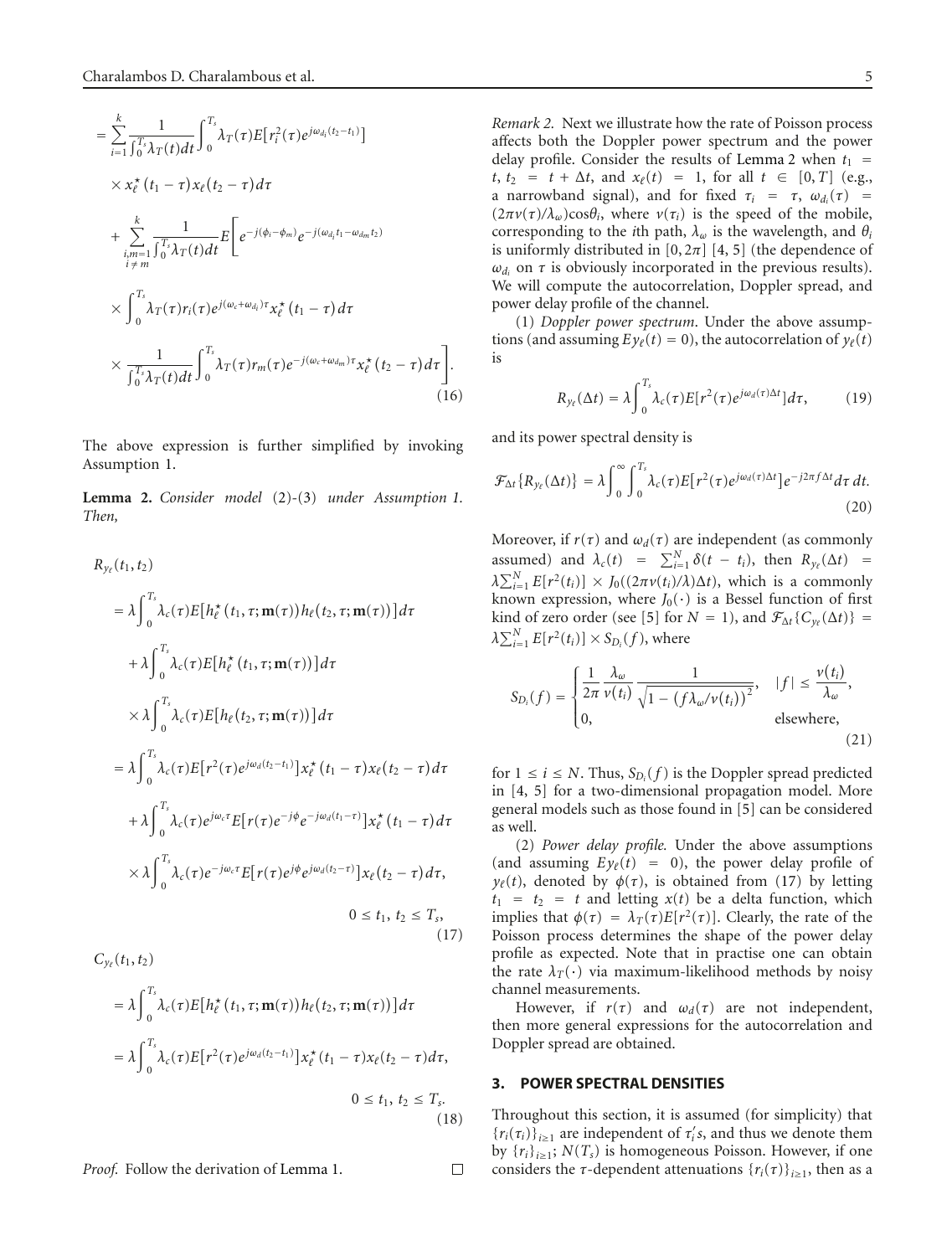function of  $\tau$ , each  $r_i$ :  $\Omega \times [0, T_s] \rightarrow [0, \infty)$ , and therefore each  $r_i$  is a random process as a function of  $\tau$ . In this case, the results will also hold provided that one assumes that  ${r_i(\tau)}_{\tau \geq 0}$  as functions of  $\tau$  are wide-sense stationary (because  $E[r^2(\tau)]$  and  $E[r(\tau)]$  are independent of  $\tau$ ).

#### *Power spectral density*

The expressions for the correlation function and the covariance function (assuming that  $\int_{t-T_s}^{t}$  is denoted by  $\int_{\infty}^{\infty}$ ) are

$$
C_{y_{\ell}}(\tau) = \lambda E[r^2 e^{j\omega_d \tau}] \int_{-\infty}^{\infty} x_{\ell}^{*}(\alpha) x_{\ell}(\tau + \alpha) d\alpha, \qquad (22)
$$

$$
R_{y_{\ell}}(\tau) = C_{y_{\ell}}(\tau) + \lambda E \bigg[ r e^{-j\phi} \int_{-\infty}^{\infty} e^{-j(\omega_c + \omega_d)\alpha} x_{\ell}^{*}(\alpha) d\alpha \bigg] \times \lambda E \bigg[ r e^{j\phi} \int_{-\infty}^{\infty} e^{j(\omega_c + \omega_d)\alpha} e^{j\omega_d \tau} x_{\ell}(\tau + \alpha) d\alpha \bigg]. \tag{23}
$$

Taking Fourier transforms, we obtain the following result.

**Theorem 1.** *Consider model* (2)*-*(3) *under Assumption 1 with*  ${r_i(\tau)}_{i \geq 1}$  *being independent of*  $\tau$ *, and consider*  $N(t)$  *a homogeneous Poisson process with rate λ* ≥ 0*. Define the centered processes*  $y_{\ell,c}(t) \triangleq y_{\ell}(t) - \overline{y_{\ell}}(t)$ ,  $y_c(t) \triangleq y(t) - \overline{y}(t)$ , *and*

$$
X_{\ell}(j\omega) \triangleq \int_{-\infty}^{\infty} x_{\ell}(t)e^{-j\omega t}dt,
$$
  
\n
$$
X(j\omega) \triangleq \int_{-\infty}^{\infty} x(t)e^{-j\omega t}dt,
$$
  
\n
$$
x(t) = \text{Re}\{x_{\ell}(t)e^{j(\omega_{c}+\omega_{d})t+j\phi}\}.
$$
\n(24)

The power spectral densities of the centered processes  $y_{\ell,c}(t)$  and  $y_c(t)$  *are* 

$$
S_{y_{\ell,c}}(j\omega) \triangleq \mathcal{F}_{\tau}\big\{C_{y_{\ell}}(\tau)\big\} = \lambda E[r^2 \big|X_{\ell}(j(\omega - \omega_d))\big|^2\big], \quad (25)
$$

$$
S_{y_c}(j\omega) \stackrel{\Delta}{=} \mathcal{F}_{\tau}\{R_{y_c}(\tau)\} = \lambda E[r^2 |X(j\omega)|^2], \qquad (26)
$$

and the power spectral densities of  $y_\ell(t)$  and  $y(t)$  are

$$
S_{y_{\ell}}(j\omega) \stackrel{\Delta}{=} \mathcal{F}_{\tau} \{R_{y_{\ell}}(\tau)\}
$$
  
\n
$$
= S_{y_{\ell},c}(j\omega) + 2\pi\lambda^2 E[r e^{j\phi} X_{\ell}(-j(\omega_c + \omega_d))] \quad (27)
$$
  
\n
$$
\times E[r e^{-j\phi} X_{\ell}^{*}(-j(\omega_c + \omega_d))] \delta(w + \omega_c),
$$
  
\n
$$
S_{y}(j\omega) \stackrel{\Delta}{=} \mathcal{F}_{\tau} \{R_{y}(\tau)\}
$$
  
\n
$$
= S_{y_{c}}(j\omega) + 2\pi\lambda^2 (E[rX(0)])^2 \delta(\omega).
$$
 (28)

*Further, assuming*  $\gamma_1(t) = \lambda \int_0^T E[h(t, \tau; \mathbf{m})] d\tau = 0$ , the power *spectral density of*  $y^2(t)$  *is* 

$$
S_{y^2}(j\omega) \stackrel{\Delta}{=} \mathcal{F}_{\tau} \{ C_{y^2}(\tau) \}
$$
  
=  $\frac{\lambda^2}{\pi} E[r^2 |X(j\omega)|^2] * E[r^2 |X(j\omega)|^2]$   
+  $2\pi \lambda^2 \overline{E}^2 \delta(\omega) + \frac{\lambda}{4\pi^2} E[|r^2 X(j\omega) * X(j\omega)|^2],$  (29)

*where*  $\overline{E} = E[\int_{-\infty}^{\infty} r^2 x^2(t) dt].$ 

*Remark 3.* The behavior of the power spectral densities for high and low rates *λ* is obtained as follows.

(1) *High-rate approximation.* If *λ* is sufficiently large, then the third term in (29) can be neglected and the power spectrum of  $y^2(t)$  consists of only the first and second righthand side terms of (29).

(2) *Low-rate approximation.* If *λ* is small, then the probability that the terms  $h(t - \tau_i; \mathbf{m}_i)$  and  $h(t - \tau_j; \mathbf{m}_j)$ have significant overlaps, for  $i \neq j$ , is very small, hence the approximation  $y^2(t) = \sum_{i=1}^{N(T_s)} h^2(t - \tau_i; \mathbf{m}_i)$ . This is equivalent to assuming that the paths do not overlap. As described earlier, the power spectral density expressions are important in receiver designing and for modeling the interference.

# **4. DISTRIBUTIONS AND MOMENT-GENERATING FUNCTIONS**

Let  $I_{\{A\}}$  denote the indicator function of the event *A*, which is 1 if the event *A* occurs and zero otherwise. The probability density function and moment-generating functions of *y*(*t*) and *y*<sub>*e*</sub>(*t*) are, respectively, defined by  $f_y(x, t)dx \triangleq$  $E[I_{\{y_{\ell}(t) \in dx\}}], f_{y_{\ell}}(x_{\ell}, t) dx_{\ell} \stackrel{\Delta}{=} E[I_{\{y_{\ell}(t) \in dx_{\ell}\}}], \Phi_{y}(s, t) \stackrel{\Delta}{=}$  $\triangleq$  $E[e^{s y(t)}], \Phi_{y_{\ell}}(\rho, t) \stackrel{\Delta}{=} E[e^{j \text{Re}(\rho^* y_{\ell}(t))}], s \stackrel{\Delta}{=} j\omega, \rho \in \mathcal{C}$ . Consider the real signal  $y(t)$ ; for fixed  $N(T_s) = k$ , the density of  $y(t)$  is  $f_{y_k}(x, t)dx \triangleq E[I_{\{y(t) \in dx\}} | N(T_s) = k] =$  $\text{Prob}\left\{\sum_{i=1}^{k} h(t, \tau_i; \mathbf{m}_i(\tau_i)) \in dx\right\}$ . Assuming a homogeneous Poisson process (for simplicity of presentation), we obtain  $f_y(x,t) = e^{-\lambda T_s} \sum_{k=1}^{\infty} f_{y_k}(x,t) ((\lambda T_s)^k / k!)$ . For fixed  $N(T_s) =$  $k$ , the moment-generating function of  $y(t)$  is

$$
\Phi_{y_k}(s, t)
$$
\n
$$
\stackrel{\Delta}{=} E\left[\exp\left\{s\sum_{i=1}^{N(T_s)} h(t, \tau_i; \mathbf{m}_i(\tau_i))\right\} \mid N(T_s) = k\right]
$$
\n
$$
= \frac{1}{T_s^k} \int_0^{T_s} d\tau_1 \int_0^{T_s} d\tau_2 \cdots \int_0^{T_s} d\tau_k E\left[\prod_{i=1}^k e^{sh(t, \tau_i; \mathbf{m}_i(\tau_i))}\right]
$$
\n
$$
= \prod_{i=1}^k \frac{1}{T_s} \int_0^{T_s} d\tau E\left[e^{sh(t, \tau_i; \mathbf{m}_i(\tau_i))}\right]
$$
\nif \$\{e^{sh(t, \tau\_i; \mathbf{m}\_i(\tau\_i))}\}\_{i \geq 1}\$ are uncorrelated.

\n(31)

Clearly, the above calculations hold for the low-pass equivalent complex representation as well, leading to the following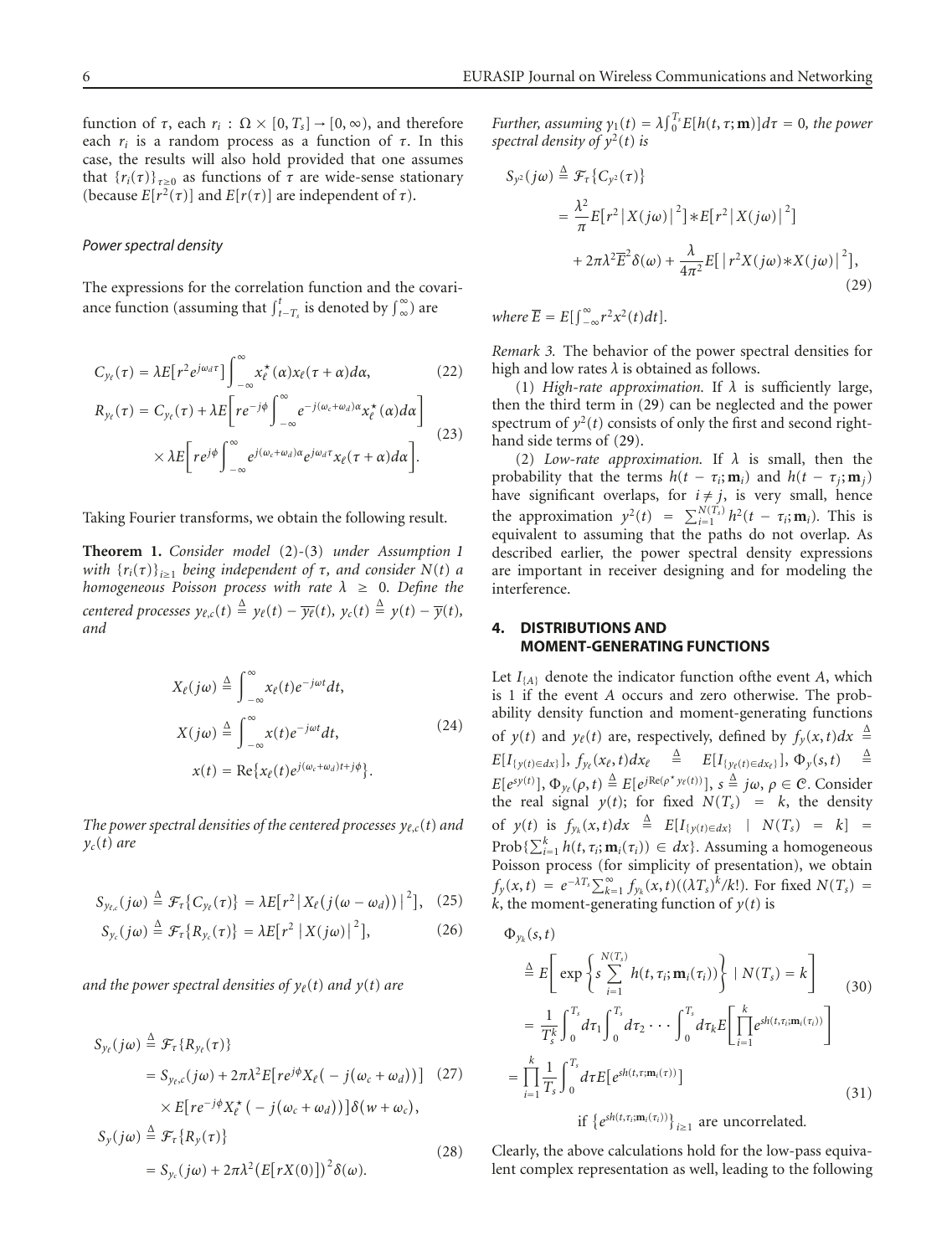results. The above expressions are simplified further by invoking Assumption 1.

# **Theorem 2.** *Consider model* (2)*-*(3) *and Assumption 1.* (1) *The characteristic function of*  $y(t)$  *is*

$$
\Phi_y(s,t) \stackrel{\Delta}{=} E[e^{sy(t)}]
$$
  
=  $\exp \left\{ \lambda \int_0^{T_s} \lambda_c(\tau) E[e^{sh(t,\tau; \mathbf{m}(\tau))} - 1] d\tau \right\}, \quad s \stackrel{\Delta}{=} j\omega,$  (32)

*and its density is*

$$
f_y(x,t) = \frac{1}{2\pi} \int_{-\infty}^{\infty} d\omega e^{-j\omega x}
$$
  
 
$$
\times \exp \left\{ \lambda \int_{0}^{T_s} \lambda_c(\tau) E[e^{sh(t,\tau;\mathbf{m}(\tau))} - 1] d\tau \right\}.
$$
 (33)

*Moreover,*

$$
\Psi_{y}(j\omega, t) \stackrel{\Delta}{=} \ln E[e^{sy(t)}]
$$
  
= 
$$
\sum_{k=1}^{\infty} \frac{(j\omega)^{k}}{k!} \gamma_{k}(t) \text{ provided that } \gamma_{k}(t) < \infty,
$$
 (34)

*where*

$$
\gamma_k(t) = \lambda \int_0^{T_s} \lambda_c(\tau) E[h(t, \tau; \mathbf{m}(\tau))]^k d\tau,
$$
 (35)

*is the kth cumulant of*  $y(t)$ *, and*  $y_1(t) = E[y(t)]$  *and*  $y_2(t) =$  $Var(y(t))$ .

(2) The characteristic function of  $y_{\ell}(t)$  is

$$
\Phi_{y_{\ell}}(\rho, t) \triangleq E[e^{j \text{Re}(\rho^* y_{\ell}(t))}]
$$
  
= 
$$
\exp \left\{ \lambda \int_0^{T_s} \lambda_c(\tau) E[e^{j \text{Re}(\rho^* h_{\ell}(t, \tau; \mathbf{m}(\tau)))} - 1] d\tau \right\},
$$
(36)

where  $\rho \triangleq \rho_R + j \rho_I$ , and its density is

$$
f_{y_{\ell}}(x_{\ell},t) = \frac{1}{(2\pi)^2} \iint_{-\infty}^{\infty} d\rho_R d\rho_I e^{-j\text{Re}(\rho^*x_{\ell})}
$$
  
 
$$
\times \exp\left\{\lambda \int_{0}^{T_s} \lambda_c(\tau) E[e^{j\text{Re}(\rho^*h(t,\tau;\mathbf{m}(\tau)))} - 1] d\tau\right\}.
$$
 (37)

*Moreover, for m*, *n >* 0 *integers*

$$
E[(y_{\ell}^*(t))^k (y_{\ell}(t))^m]
$$
  
=  $(-2j)^{k+m} \left(\frac{\partial}{\partial \rho}\right)^k \left(\frac{\partial}{\partial \rho^*}\right)^m \Phi_{y_{\ell}}(\rho, t)|_{\rho=0},$  (38)

$$
\Psi_{y_{\ell}}(\rho, t) \stackrel{\Delta}{=} \ln E[e^{j \text{Re}(\rho^* y_{\ell}(t))}] = \sum_{k=1}^{\infty} j^k \frac{\gamma_{\ell,k}(t)}{k!},
$$
 (39)

*where*

$$
\gamma_{\ell,k}(t) = \lambda \int_0^{T_s} \lambda_c(\tau) E[\text{Re}(\rho^* h_{\ell}(t, \tau; \mathbf{m}(\tau)))]^k d\tau,
$$
  
\n
$$
E[\gamma_{\ell}(t)] = (-2j) j \frac{\partial}{\partial \rho^*} \gamma_{\ell,1}(t),
$$
  
\n
$$
E[\gamma_{\ell}^*(t)] = (-2j) j \frac{\partial}{\partial \rho} \gamma_{\ell,1}(t),
$$
  
\n
$$
\text{Var}(\gamma(t)) = (-2j)^2 j^2 \frac{\partial}{\partial \rho} \frac{\partial}{\partial \rho^*} \frac{\gamma_{\ell,2}(t)}{2!}.
$$
\n(40)

*Proof.* The derivation is similar to that found in [13, page 156-157].  $\Box$ 

The above theorem gives closed-form expressions for all the moments of  $y(t)$  and  $y_{\ell}(t)$  and their real and imaginary parts. These expressions are easily computed for the example of Remark 2.

# *Central limit theorem*

The joint characteristic functions of  $y(t_1), \ldots, y(t_n)$  and  $y_{\ell}(t_1), \ldots, y_{\ell}(t_n)$  along with their cumulants are obtained following the derivation of Theorem 2.

## **Corollary 1.** *Consider model* (2)*-*(3) *under Assumption 1.* (1) *The joint characteristicfunction of*  $y(t_1), \ldots, y(t_n)$  *is*

$$
\Phi_{\mathbf{y}}(s_1, t_1; \dots; s_n, t_n)
$$
\n
$$
\stackrel{\Delta}{=} E \Big\{ \exp \Big( \sum_{i=1}^n s_i y(t_i) \Big) \Big\},
$$
\n
$$
= \exp \Big\{ \lambda \int_0^{T_s} \lambda_c(\tau) E \Big[ \exp \Big( \sum_{i=1}^n s_i h(t_i, \tau; \mathbf{m}(\tau)) \Big) - 1 \Big] d\tau \Big\},
$$
\n
$$
\mathbf{y}(t) = (y(t_1), y(t_2), \dots, y(t_n))' \in \mathfrak{R}^n,
$$
\n(41)

*where*  $s_i \triangleq j\omega_i$ ,  $1 \leq i \leq n$ . (2) *The joint characteristic function of*  $y_{\ell}(t_1), \ldots, y_{\ell}(t_n)$  *is* 

$$
\Phi_{\gamma_{\ell}}(\rho_{1}, t_{1}; \ldots; \rho_{n}, t_{n})
$$
\n
$$
\stackrel{\Delta}{=} E[\exp\{j \text{Re}(\rho^{\dagger} \gamma_{\ell}(t))\}]
$$
\n
$$
= \exp\{\lambda \int_{0}^{T_{s}} \lambda_{c}(\tau) E\left[\exp\left(j \sum_{i=1}^{n} [\rho_{R_{i}} \text{Re}(h_{\ell}(t_{i}, \tau; \mathbf{m}(\tau)))\right.\right.\\
\left. + \rho_{I_{i}} \text{Im}(h_{\ell}(t_{i}, \tau; \mathbf{m}(\tau)))\right]\right) - 1\left] d\tau \right\}
$$
\n
$$
= \exp\{\lambda \int_{0}^{T_{s}} \lambda_{c}(\tau) E[\exp(j \text{Re}(\rho^{\dagger} \mathbf{h}_{\ell}(t, \tau; \mathbf{m}(\tau)))) - 1] d\tau \},
$$
\n
$$
\gamma_{\ell}(t) = (\gamma_{\ell}(t_{1}), \ldots, \gamma_{\ell}(t_{n}))' \in \mathcal{C}^{n},
$$
\n(42)

where 
$$
\mathbf{h}_{\ell}(t, \tau; \mathbf{m}(\tau)) = (h_{\ell}(t_1, \tau; \mathbf{m}(\tau)), \ldots, h_{\ell}(t_n, \tau; \mathbf{m}(\tau)))'
$$
.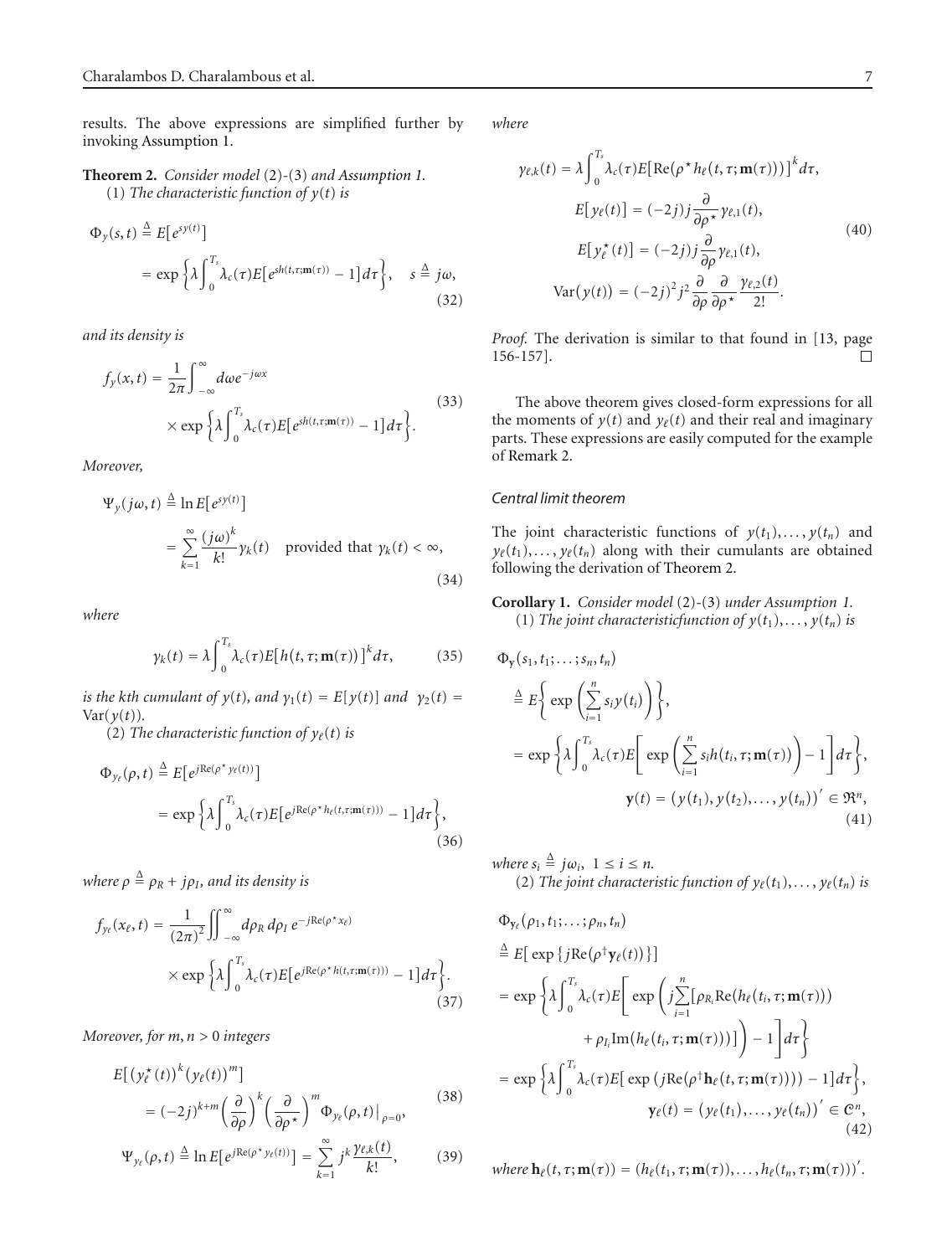*The joint moment-generating function of the complex random variables*  $y_{\ell}(t_1), \ldots, y_{\ell}(t_n)$  *is* 

$$
E\left[\prod_{i=1}^{n}(\gamma_{\ell}^{*}(t_{i}))^{k_{i}}\prod_{i=1}^{n}(\gamma_{\ell}(t_{i}))^{m_{i}}\right]
$$
  
\n
$$
=(-2j)^{\sum_{i=1}^{n}(k_{i}+m_{i})}\prod_{i=1}^{n}\left(\frac{\partial}{\partial\rho_{i}}\right)^{k_{i}}\prod_{i=1}^{n}\left(\frac{\partial}{\partial\rho_{i}^{*}}\right)^{m_{i}} \qquad (43)
$$
  
\n
$$
\times\Phi_{\gamma_{\ell}}(\rho_{1},t_{1},\ldots;\rho_{n},t_{n})|_{\rho=0}.
$$

*Corollary 1 gives closed-form expressions for joint statistics of*  ${y_{\ell}(t)}_{t\geq0}$  and  ${y(t)}_{t\geq0}$ , including correlations and higher*order statistics. These are easily computed for the example of Remark 2.*

We will show next that for large *λ*, compared to the time constants of the signal  $x$ , the joint distribution of  $y(t_1), \ldots, y(t_n)$  is normal, thus establishing a central limit theorem for  ${y(t)}_{t>0}$  as a random process. Further, we will illustrate that similar results hold for the complex random variables  $y_{\ell}(t_1), \ldots, y_{\ell}(t_n)$ . This is a generalization of the Gaussianity of shot noise described by Rice in [7, 8].

To this end, define the centered random variables  $y_c(t_i) \triangleq$  $(y(t_i) - \overline{y}(t_i))/\sigma_y(t_i)$  and  $\sigma_y(t_i) = \sqrt{\text{Var}(y(t_i))}, 1 \le i \le n$ . According to Corollary 1, the joint characteristic function of the centered random variables  $y_c(t_1), y_c(t_2), \ldots, y_c(t_n)$  is

$$
\Phi_{y_c}(j\omega_1, t_1; \dots, j\omega_n, t_n)
$$
\n
$$
\stackrel{\Delta}{=} E\bigg[ \exp\bigg\{\sum_{i=1}^n s_i y_c(t_i)\bigg\}\bigg]\bigg|_{s_i=j\omega_i}
$$
\n
$$
= \exp\bigg\{-j\sum_{i=1}^n \omega_i \frac{\overline{y}(t_i)}{\sigma_y(t_i)}\bigg\}
$$
\n
$$
\times \exp\bigg\{\lambda \int_0^{T_s} \lambda_c(\tau) E \bigg\}
$$
\n
$$
\times \bigg[ \exp\bigg(\sum_{i=1}^n \frac{j\omega_i}{\sigma_y(t_i)} h(t_i, \mathbf{m}(\tau); \tau)\bigg) - 1 \bigg] d\tau \bigg\}.
$$
\n(44)

Expand in power series (assuming an absolute convergent series with finite integrals):

$$
\lambda \int_0^{T_s} \lambda_c(\tau) E\left[\exp\left\{\sum_{i=1}^n j \frac{\omega_i}{\sigma_y(t_i)} h(t_i, \tau; \mathbf{m}(\tau))\right\} - 1\right] d\tau
$$
  
\n
$$
= \lambda \int_0^{T_s} \lambda_c(\tau) E\left[\sum_{i=1}^n \frac{j\omega_i}{\sigma_y(t_i)} h(t_i, \tau; \mathbf{m}(\tau))\right] d\tau
$$
  
\n
$$
+ \frac{1}{2} \lambda \int_0^{T_s} \lambda_c(\tau) E\left[\sum_{i=1}^n \frac{j\omega_i}{\sigma_y(t_i)} h(t_i, \tau; \mathbf{m}(\tau))\right]^2 d\tau + \cdots
$$
\n(45)

Since  $\sigma_v(t_i)$  is proportional to  $\lambda^{1/2}$ , the first term in the power series expansion is of order  $\lambda^{1/2}$ , the second term is of order 1, the third term is of order  $1/\lambda^{1/2}$ , and the *k*th is term of order  $λ/λ<sup>k/2</sup> = λ<sup>-(k-2)/2</sup>$ . Hence, for large  $λ$ , we have the following approximation (neglecting terms of order  $\lambda^{-(k-2)/2}$ ,  $k \ge 3$ ):

$$
\lambda \int_{0}^{T_s} \lambda_c(\tau) E\left[\exp\left(\sum_{i=1}^{n} j\omega_i h(t_i, \tau; \mathbf{m}(\tau))\right) - 1\right] d\tau
$$
  

$$
\approx \lambda \int_{0}^{T_s} \lambda_c(\tau) E\left[\sum_{i=1}^{n} \frac{j\omega_i}{\sigma_y(t_i)} h_\ell(t_i, \tau; \mathbf{m}(\tau))\right] d\tau
$$
  

$$
+ \frac{1}{2} \lambda \int_{0}^{T_s} \lambda_c(\tau) E\left[\sum_{i=1}^{n} \frac{j\omega_i}{\sigma_y(t_i)} h(t_i, \tau; \mathbf{m}(\tau))\right]^2 d\tau.
$$
 (46)

Substituting (46) into (44), the first right-hand side term in (44) is cancelled, hence

$$
\Phi_{\gamma_c}(j\omega_1, t_1; \dots; j\omega_n, t_n) \approx \exp \bigg\{ -\frac{\lambda}{2} \int_0^{T_s} \lambda_c(\tau) E\bigg[ \sum_{i=1}^n \frac{\omega_i}{\sigma_y(t_i)} h(t_i, \tau; \mathbf{m}(\tau)) \bigg]^2 d\tau \bigg\}.
$$
\n(47)

The last expression shows that the joint characteristic function is quadratic in  $\{\omega_j\}_{j=1}^n$ . Hence,  $y_c(t_1), \ldots, y_c(t_n)$  are approximately Gaussian, with zero mean and the covariance matrix identified. Moreover,  $y_c(t_i) \sim N(0; 1)$ , 1 ≤ *j* ≤ *n*. In the limit, as  $\lambda \rightarrow \infty$ , the above approximation becomes exact. In general, the above central limit result holds as certain parameters entering  $h(\cdot, \cdot; \cdot)$  approach their limits, other than  $\lambda \rightarrow \infty$ . If we consider the example of Remark 2, and let  $\lambda_T(t)$  be a constant (say  $\lambda$ ), then the Gaussianity statement holds provided that  $T_s \rightarrow \infty$  (this is consistent with the understanding that as  $T_s$  becomes large, more paths are present and hence the central limit theorem will hold).

# **Lemma 3.** *Consider model* (2)*-*(3) *under Assumption 1.*

(1) *The joint characteristic function of the centered random variables*

$$
y_c(t_i) \triangleq \frac{y(t_i) - \overline{y}(t_i)}{\sigma_y(t_i)},
$$
  
\n
$$
\sigma_y(t_i) = \sqrt{\text{Var}(y(t_i))},
$$
  
\n
$$
(48)
$$

*is in the limit, as*  $\lambda \rightarrow \infty$ *, and is Gaussian with* 

$$
\lim_{\lambda \to \infty} \Phi_{\gamma_c}(j\omega_1, t_1; \dots; j\omega_n, t_n)
$$
\n
$$
\stackrel{\Delta}{=} \lim_{\lambda \to \infty} E \left[ \exp \left\{ \sum_{i=1}^n s_i y_c(t_i) \right\} \right],
$$
\n
$$
= \exp \left\{ -\frac{\lambda}{2} \int_0^{T_s} \lambda_c(\tau) E \left[ \sum_{i=1}^n \frac{\omega_i}{\sigma_y(t_i)} h(t_i, \tau; \mathbf{m}(\tau)) \right]^2 d\tau \right\},
$$
\n
$$
s_i \stackrel{\Delta}{=} j\omega_i \ (1 \le i \le n).
$$
\n(49)

(2) *The joint characteristic function of the centered random variables*

$$
y_{\ell,c}(t_i) \triangleq \frac{y_{\ell}(t_i) - \overline{y_{\ell}}(t_i)}{\sigma_{y_{\ell}}(t_i)},
$$
  
\n
$$
\sigma_{y_{\ell}}(t_i) = \sqrt{\text{Var}(y_{\ell}(t_i))},
$$
  
\n
$$
(50)
$$